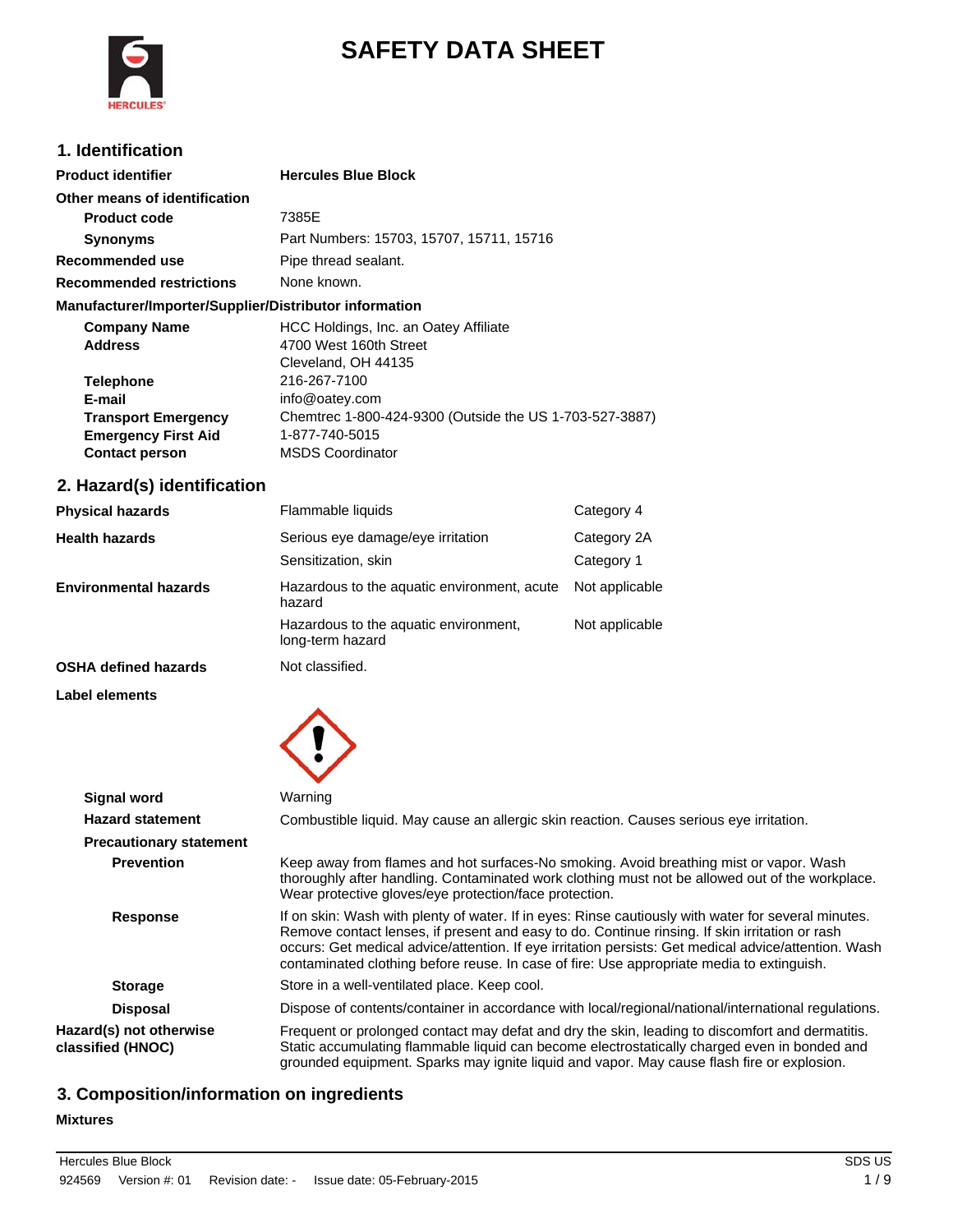| <b>Chemical name</b>                     | <b>CAS number</b> | %         |  |
|------------------------------------------|-------------------|-----------|--|
| Rosin                                    | 8050-09-7         | $15 - 25$ |  |
| Castor Oil                               | 68187-84-8        | $10 - 20$ |  |
| Isopropyl alcohol                        | 67-63-0           | $10 - 20$ |  |
| Talc                                     | 14807-96-6        | $10 - 15$ |  |
| Magnesium carbonate                      | 546-93-0          | $5 - 15$  |  |
| Mica                                     | 12001-26-2        | $5 - 15$  |  |
| Titanium dioxide                         | 13463-67-7        | $5 - 15$  |  |
| Silica, amorphous, fumed                 | 112945-52-5       | $1 - 5$   |  |
| Crystalline silica (Quartz)              | 14808-60-7        | <0.6      |  |
| Other components below reportable levels |                   | 1.99      |  |

\*Designates that a specific chemical identity and/or percentage of composition has been withheld as a trade secret.

# **4. First-aid measures**

| <b>Inhalation</b>                                                            | Move to fresh air.                                                                                                                                                                                    |
|------------------------------------------------------------------------------|-------------------------------------------------------------------------------------------------------------------------------------------------------------------------------------------------------|
| <b>Skin contact</b>                                                          | Remove contaminated clothing immediately and wash skin with soap and water. In case of<br>eczema or other skin disorders: Seek medical attention and take along these instructions.                   |
| Eye contact                                                                  | Immediately flush eyes with plenty of water for at least 15 minutes. Remove contact lenses, if<br>present and easy to do. Continue rinsing. If eye irritation persists: Get medical advice/attention. |
| Ingestion                                                                    | Get medical attention if symptoms occur.                                                                                                                                                              |
| <b>Most important</b><br>symptoms/effects, acute and<br>delayed              | Severe eye irritation. Symptoms may include stinging, tearing, redness, swelling, and blurred<br>vision. Irritation of nose and throat. May cause an allergic skin reaction. Dermatitis. Rash.        |
| Indication of immediate<br>medical attention and special<br>treatment needed | Provide general supportive measures and treat symptomatically. Keep victim under observation.<br>Symptoms may be delayed.                                                                             |
| <b>General information</b>                                                   | Ensure that medical personnel are aware of the material(s) involved, and take precautions to<br>protect themselves. Wash contaminated clothing before reuse.                                          |

# **5. Fire-fighting measures**

| Suitable extinguishing media                                     | Alcohol resistant foam. Water fog. Carbon dioxide (CO2). Dry chemical powder, carbon dioxide,<br>sand or earth may be used for small fires only.                                                                                                                                                                                                                                                                                                                                                                                                                                                                                                                                                                                        |
|------------------------------------------------------------------|-----------------------------------------------------------------------------------------------------------------------------------------------------------------------------------------------------------------------------------------------------------------------------------------------------------------------------------------------------------------------------------------------------------------------------------------------------------------------------------------------------------------------------------------------------------------------------------------------------------------------------------------------------------------------------------------------------------------------------------------|
| Unsuitable extinguishing<br>media                                | Do not use water jet as an extinguisher, as this will spread the fire.                                                                                                                                                                                                                                                                                                                                                                                                                                                                                                                                                                                                                                                                  |
| Specific hazards arising from<br>the chemical                    | The product is combustible, and heating may generate vapors which may form explosive vapor/air<br>mixtures. This product is a poor conductor of electricity and can become electrostatically charged.<br>If sufficient charge is accumulated, ignition of flammable mixtures can occur. To reduce potential<br>for static discharge, use proper bonding and grounding procedures. This liquid may accumulate<br>static electricity when filling properly grounded containers. Static electricity accumulation may be<br>significantly increased by the presence of small quantities of water or other contaminants. Material<br>will float and may ignite on surface of water. During fire, gases hazardous to health may be<br>formed. |
| Special protective equipment<br>and precautions for firefighters | Self-contained breathing apparatus and full protective clothing must be worn in case of fire.                                                                                                                                                                                                                                                                                                                                                                                                                                                                                                                                                                                                                                           |
| <b>Fire fighting</b><br>equipment/instructions                   | In case of fire and/or explosion do not breathe fumes. Move containers from fire area if you can do<br>so without risk.                                                                                                                                                                                                                                                                                                                                                                                                                                                                                                                                                                                                                 |
| <b>Specific methods</b>                                          | Use standard firefighting procedures and consider the hazards of other involved materials.                                                                                                                                                                                                                                                                                                                                                                                                                                                                                                                                                                                                                                              |
| <b>General fire hazards</b>                                      | Combustible liquid.                                                                                                                                                                                                                                                                                                                                                                                                                                                                                                                                                                                                                                                                                                                     |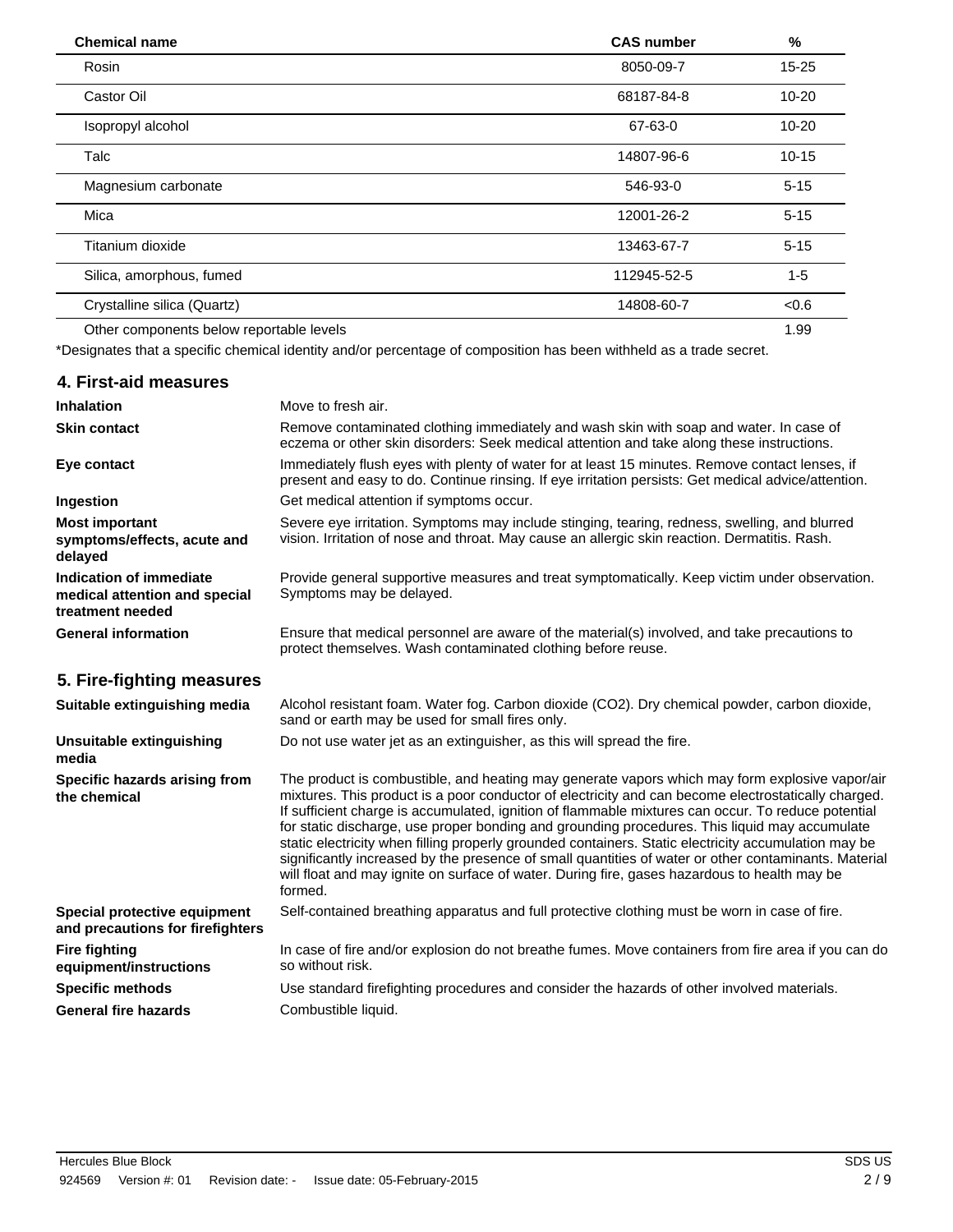### **6. Accidental release measures**

| <b>Personal precautions,</b><br>protective equipment and<br>emergency procedures | Keep unnecessary personnel away. Keep people away from and upwind of spill/leak. Eliminate all<br>ignition sources (no smoking, flares, sparks, or flames in immediate area). Wear appropriate<br>protective equipment and clothing during clean-up. Avoid breathing mist or vapor. Do not touch<br>damaged containers or spilled material unless wearing appropriate protective clothing. Ensure<br>adequate ventilation. Use appropriate containment to avoid environmental contamination. Transfer<br>by mechanical means such as vacuum truck to a salvage tank or other suitable container for<br>recovery or safe disposal. Local authorities should be advised if significant spillages cannot be<br>contained. For personal protection, see section 8 of the SDS.                                                           |
|----------------------------------------------------------------------------------|-------------------------------------------------------------------------------------------------------------------------------------------------------------------------------------------------------------------------------------------------------------------------------------------------------------------------------------------------------------------------------------------------------------------------------------------------------------------------------------------------------------------------------------------------------------------------------------------------------------------------------------------------------------------------------------------------------------------------------------------------------------------------------------------------------------------------------------|
| <b>Methods and materials for</b><br>containment and cleaning up                  | Eliminate all ignition sources (no smoking, flares, sparks, or flames in immediate area). Keep<br>combustibles (wood, paper, oil, etc.) away from spilled material.                                                                                                                                                                                                                                                                                                                                                                                                                                                                                                                                                                                                                                                                 |
|                                                                                  | Large Spills: Stop the flow of material, if this is without risk. Use water spray to reduce vapors or<br>divert vapor cloud drift. Dike the spilled material, where this is possible. Cover with plastic sheet to<br>prevent spreading. Use a non-combustible material like vermiculite, sand or earth to soak up the<br>product and place into a container for later disposal. Following product recovery, flush area with<br>water.                                                                                                                                                                                                                                                                                                                                                                                               |
|                                                                                  | Small Spills: Absorb with earth, sand or other non-combustible material and transfer to containers<br>for later disposal. Wipe up with absorbent material (e.g. cloth, fleece). Clean surface thoroughly to<br>remove residual contamination.                                                                                                                                                                                                                                                                                                                                                                                                                                                                                                                                                                                       |
|                                                                                  | Never return spills to original containers for re-use. For waste disposal, see section 13 of the SDS.                                                                                                                                                                                                                                                                                                                                                                                                                                                                                                                                                                                                                                                                                                                               |
| <b>Environmental precautions</b>                                                 | Avoid discharge into drains, water courses or onto the ground. Use appropriate containment to<br>avoid environmental contamination.                                                                                                                                                                                                                                                                                                                                                                                                                                                                                                                                                                                                                                                                                                 |
| 7. Handling and storage                                                          |                                                                                                                                                                                                                                                                                                                                                                                                                                                                                                                                                                                                                                                                                                                                                                                                                                     |
| <b>Precautions for safe handling</b>                                             | Keep away from open flames, hot surfaces and sources of ignition. When using do not smoke.<br>Minimize fire risks from flammable and combustible materials (including combustible dust and<br>static accumulating liquids) or dangerous reactions with incompatible materials. Handling<br>operations that can promote accumulation of static charges include but are not limited to: mixing,<br>filtering, pumping at high flow rates, splash filling, creating mists or sprays, tank and container<br>filling, tank cleaning, sampling, gauging, switch loading, vacuum truck operations. Avoid breathing<br>mist or vapor. Avoid contact with eyes, skin, and clothing. Avoid prolonged exposure. Provide<br>adequate ventilation. Wear appropriate personal protective equipment. Observe good industrial<br>hygiene practices. |
|                                                                                  | For additional information on equipment bonding and grounding, refer to the Canadian Electrical<br>Code in Canada, (CSA C22.1), or the American Petroleum Institute (API) Recommended Practice<br>2003, "Protection Against Ignitions Arising out of Static, Lightning, and Stray Currents" or National<br>Fire Protection Association (NFPA) 77, "Recommended Practice on Static Electricity" or National<br>Fire Protection Association (NFPA) 70, "National Electrical Code".                                                                                                                                                                                                                                                                                                                                                    |
| Conditions for safe storage,<br>including any incompatibilities                  | Keep away from heat, sparks and open flame. Eliminate sources of ignition. Avoid spark<br>promoters. Ground/bond container and equipment. These alone may be insufficient to remove<br>static electricity. Store in a cool, dry place out of direct sunlight. Store in original tightly closed<br>container. Store in a well-ventilated place. Keep in an area equipped with sprinklers. Store away<br>from incompatible materials (see Section 10 of the SDS).                                                                                                                                                                                                                                                                                                                                                                     |

# **8. Exposure controls/personal protection**

### **Occupational exposure limits**

### **US. OSHA Table Z-1 Limits for Air Contaminants (29 CFR 1910.1000)**

| <b>Components</b>                       | Type       | Value              | <b>Form</b>          |
|-----------------------------------------|------------|--------------------|----------------------|
| Isopropyl alcohol (CAS<br>$67 - 63 - 0$ | <b>PEL</b> | 980 mg/m3          |                      |
|                                         |            | $400$ ppm          |                      |
| Magnesium carbonate<br>$(CAS 546-93-0)$ | PEL        | $5 \text{ mg/m}$ 3 | Respirable fraction. |
|                                         |            | $15 \text{ mg/m}$  | Total dust.          |
| Titanium dioxide (CAS<br>13463-67-7)    | <b>PEL</b> | $15 \text{ mg/m}$  | Total dust.          |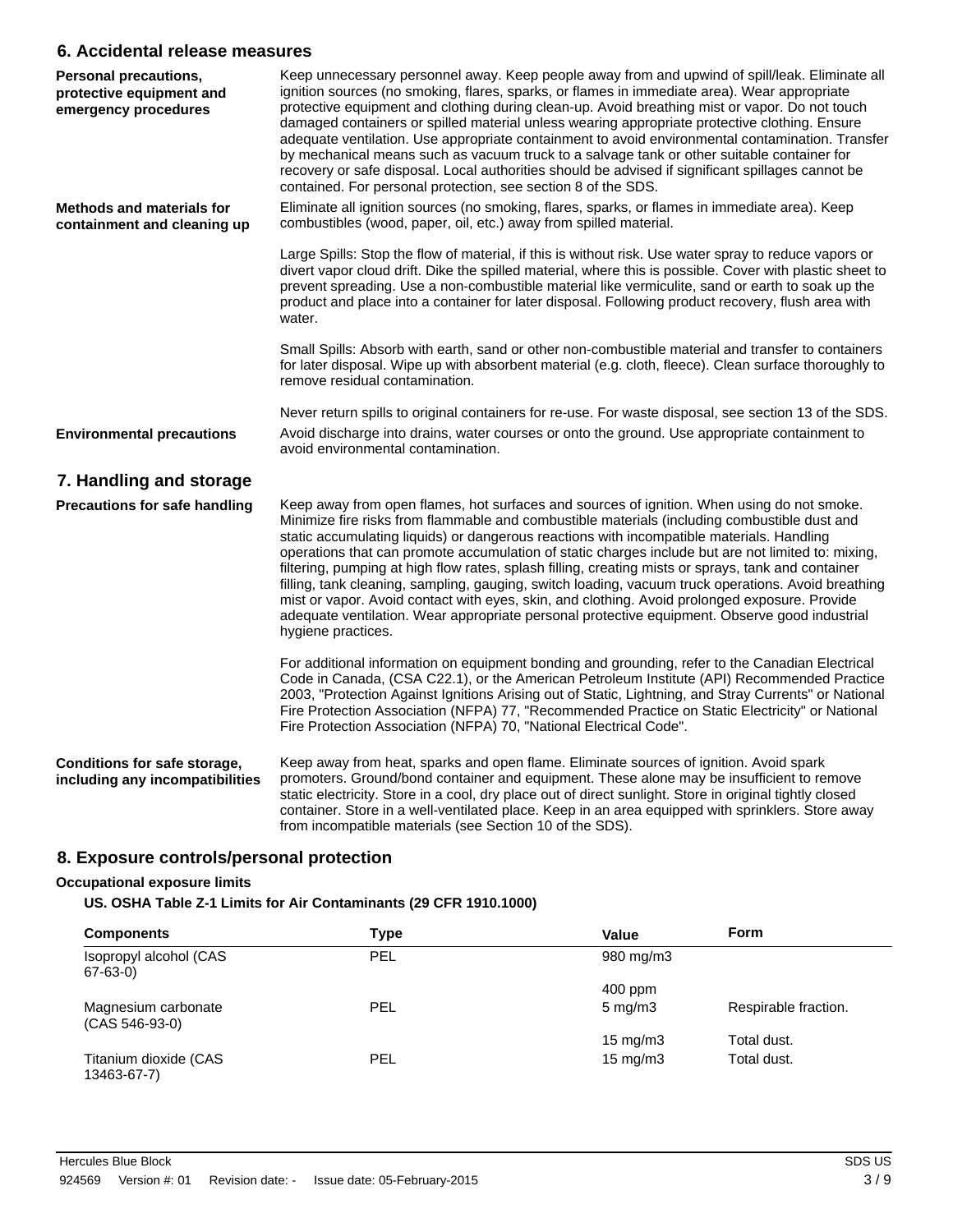#### **US. OSHA Table Z-3 (29 CFR 1910.1000)**

| <b>Components</b>                                 | <b>Type</b> | Value                  | Form        |
|---------------------------------------------------|-------------|------------------------|-------------|
| Crystalline silica (Quartz)<br>$(CAS 14808-60-7)$ | <b>TWA</b>  | $0.3 \text{ mg/m}$     | Total dust. |
|                                                   |             | $0.1 \,\mathrm{mg/m3}$ | Respirable. |
| Mica (CAS 12001-26-2)                             | <b>TWA</b>  | 20 mppcf               |             |
| Silica, amorphous, fumed<br>(CAS 112945-52-5)     | <b>TWA</b>  | $0.8$ mg/m $3$         |             |
|                                                   |             | 20 mppcf               |             |
| Talc (CAS 14807-96-6)                             | <b>TWA</b>  | $0.3 \text{ mg/m}$     | Total dust. |
|                                                   |             | $0.1 \text{ mg/m}$ 3   | Respirable. |
|                                                   |             | 20 mppcf               |             |
|                                                   |             | 2.4 mppcf              | Respirable. |

### **US. ACGIH Threshold Limit Values**

| <b>Components</b>                                 | Type        | Value            | <b>Form</b>          |
|---------------------------------------------------|-------------|------------------|----------------------|
| Crystalline silica (Quartz)<br>$(CAS 14808-60-7)$ | TWA         | $0.025$ mg/m $3$ | Respirable fraction. |
| Isopropyl alcohol (CAS<br>67-63-0)                | <b>STEL</b> | $400$ ppm        |                      |
|                                                   | TWA         | $200$ ppm        |                      |
| Mica (CAS 12001-26-2)                             | TWA         | $3 \text{ mg/m}$ | Respirable fraction. |
| Talc (CAS 14807-96-6)                             | TWA         | $2 \text{ mg/m}$ | Respirable fraction. |
| Titanium dioxide (CAS<br>13463-67-7)              | TWA         | 10 $mg/m3$       |                      |

#### **US. NIOSH: Pocket Guide to Chemical Hazards**

| <b>Components</b>                               |         | <b>Type</b> |                    |                 | Value                | <b>Form</b>      |
|-------------------------------------------------|---------|-------------|--------------------|-----------------|----------------------|------------------|
| Crystalline silica (Quartz)<br>(CAS 14808-60-7) |         | TWA         |                    |                 | $0.05$ mg/m $3$      | Respirable dust. |
| Isopropyl alcohol (CAS<br>67-63-0)              |         | <b>STEL</b> |                    |                 | 1225 mg/m3           |                  |
|                                                 |         |             |                    |                 | 500 ppm              |                  |
|                                                 |         | <b>TWA</b>  |                    |                 | 980 mg/m3            |                  |
|                                                 |         |             |                    |                 | 400 ppm              |                  |
| Magnesium carbonate<br>(CAS 546-93-0)           |         | <b>TWA</b>  |                    |                 | $5 \text{ mg/m}$ 3   | Respirable.      |
|                                                 |         |             |                    |                 | 10 mg/m $3$          | Total            |
| Mica (CAS 12001-26-2)                           |         | <b>TWA</b>  |                    |                 | $3 \text{ mg/m}$     | Respirable.      |
| Rosin (CAS 8050-09-7)                           |         | <b>TWA</b>  |                    |                 | $0.1$ mg/m $3$       |                  |
| Silica, amorphous, fumed<br>(CAS 112945-52-5)   |         | <b>TWA</b>  |                    |                 | $6 \text{ mg/m}$ 3   |                  |
| Talc (CAS 14807-96-6)                           |         | <b>TWA</b>  |                    |                 | $2 \text{ mg/m}$ 3   | Respirable.      |
| <b>Biological limit values</b>                  |         |             |                    |                 |                      |                  |
| <b>ACGIH Biological Exposure Indices</b>        |         |             |                    |                 |                      |                  |
| <b>Components</b>                               | Value   |             | <b>Determinant</b> | <b>Specimen</b> | <b>Sampling Time</b> |                  |
| Isopropyl alcohol (CAS<br>$\sim$ $\sim$ $\sim$  | 40 mg/l |             | Acetone            | Urine           | $\star$              |                  |

67-63-0)

\* - For sampling details, please see the source document.

**Appropriate engineering controls**

Good general ventilation (typically 10 air changes per hour) should be used. Ventilation rates should be matched to conditions. If applicable, use process enclosures, local exhaust ventilation, or other engineering controls to maintain airborne levels below recommended exposure limits. If exposure limits have not been established, maintain airborne levels to an acceptable level. Provide eyewash station.

#### **Individual protection measures, such as personal protective equipment**

**Eye/face protection** Face shield is recommended. Wear safety glasses with side shields (or goggles).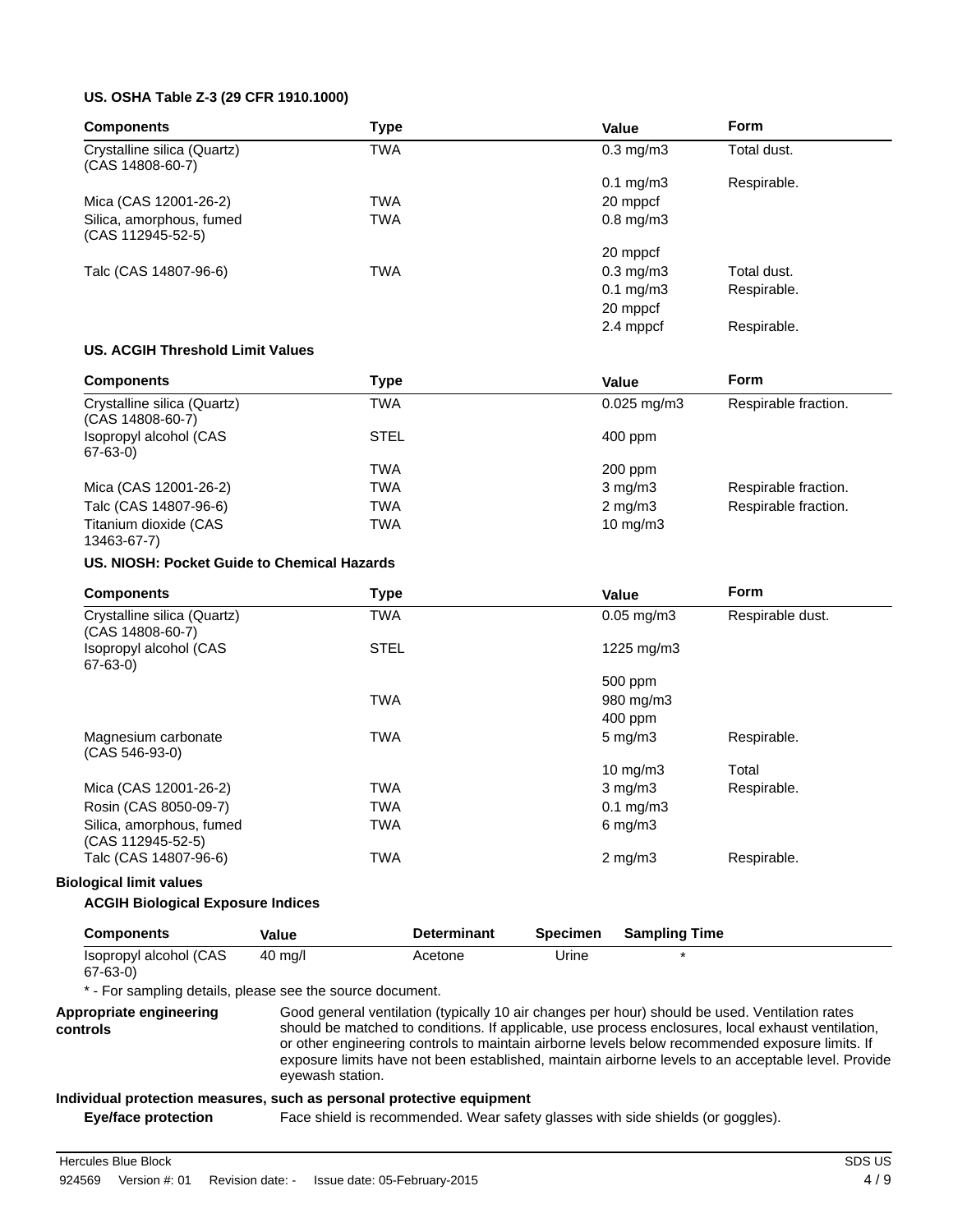| <b>Skin protection</b>                   |                                                                                                                                                                                                                                                           |
|------------------------------------------|-----------------------------------------------------------------------------------------------------------------------------------------------------------------------------------------------------------------------------------------------------------|
| <b>Hand protection</b>                   | Wear appropriate chemical resistant gloves.                                                                                                                                                                                                               |
| <b>Other</b>                             | Wear appropriate chemical resistant clothing. Use of an impervious apron is recommended.                                                                                                                                                                  |
| <b>Respiratory protection</b>            | If engineering controls do not maintain airborne concentrations below recommended exposure<br>limits (where applicable) or to an acceptable level (in countries where exposure limits have not<br>been established), an approved respirator must be worn. |
| <b>Thermal hazards</b>                   | Wear appropriate thermal protective clothing, when necessary.                                                                                                                                                                                             |
| <b>General hygiene</b><br>considerations | When using do not smoke. Contaminated work clothing should not be allowed out of the<br>workplace.                                                                                                                                                        |

# **9. Physical and chemical properties**

| <b>Appearance</b>                                 |                         |  |
|---------------------------------------------------|-------------------------|--|
| <b>Physical state</b>                             | Liquid.                 |  |
| Form                                              | Liquid paste.           |  |
| Color                                             | Blue.                   |  |
| Odor                                              | Alcohol.                |  |
| Odor threshold                                    | Not available.          |  |
| рH                                                | Not available.          |  |
| <b>Melting point/freezing point</b>               | Not available.          |  |
| Initial boiling point and boiling<br>range        | Not available.          |  |
| <b>Flash point</b>                                | 170.0 °F (76.7 °C)      |  |
| <b>Evaporation rate</b>                           | Not available.          |  |
| <b>Flammability (solid, gas)</b>                  | Not available.          |  |
| Upper/lower flammability or explosive limits      |                         |  |
| <b>Flammability limit - lower</b><br>$(\%)$       | Not available.          |  |
| <b>Flammability limit - upper</b><br>(%)          | Not available.          |  |
| Explosive limit - lower (%)                       | Not available.          |  |
| Explosive limit - upper (%)                       | Not available.          |  |
| Vapor pressure                                    | 33 mm Hg                |  |
| <b>Vapor density</b>                              | 2.07                    |  |
| <b>Relative density</b>                           | 1.29                    |  |
| Solubility(ies)                                   |                         |  |
| Solubility (water)                                | <b>Slightly Soluble</b> |  |
| <b>Partition coefficient</b><br>(n-octanol/water) | Not available.          |  |
| <b>Auto-ignition temperature</b>                  | Not available.          |  |
| <b>Decomposition temperature</b>                  | Not available.          |  |
| <b>Viscosity</b>                                  | 12000 cP                |  |
| <b>Other information</b>                          |                         |  |
| VOC (Weight %)                                    | 183 g/l                 |  |
|                                                   |                         |  |

# **10. Stability and reactivity**

| <b>Reactivity</b>                            | The product is stable and non-reactive under normal conditions of use, storage and transport.                                                     |
|----------------------------------------------|---------------------------------------------------------------------------------------------------------------------------------------------------|
| <b>Chemical stability</b>                    | Material is stable under normal conditions.                                                                                                       |
| <b>Possibility of hazardous</b><br>reactions | No dangerous reaction known under conditions of normal use.                                                                                       |
| <b>Conditions to avoid</b>                   | Avoid heat, sparks, open flames and other ignition sources. Avoid temperatures exceeding the<br>flash point. Contact with incompatible materials. |
| Incompatible materials                       | Acids. Strong oxidizing agents. Isocyanates. Chlorine.                                                                                            |
| <b>Hazardous decomposition</b><br>products   | No hazardous decomposition products are known.                                                                                                    |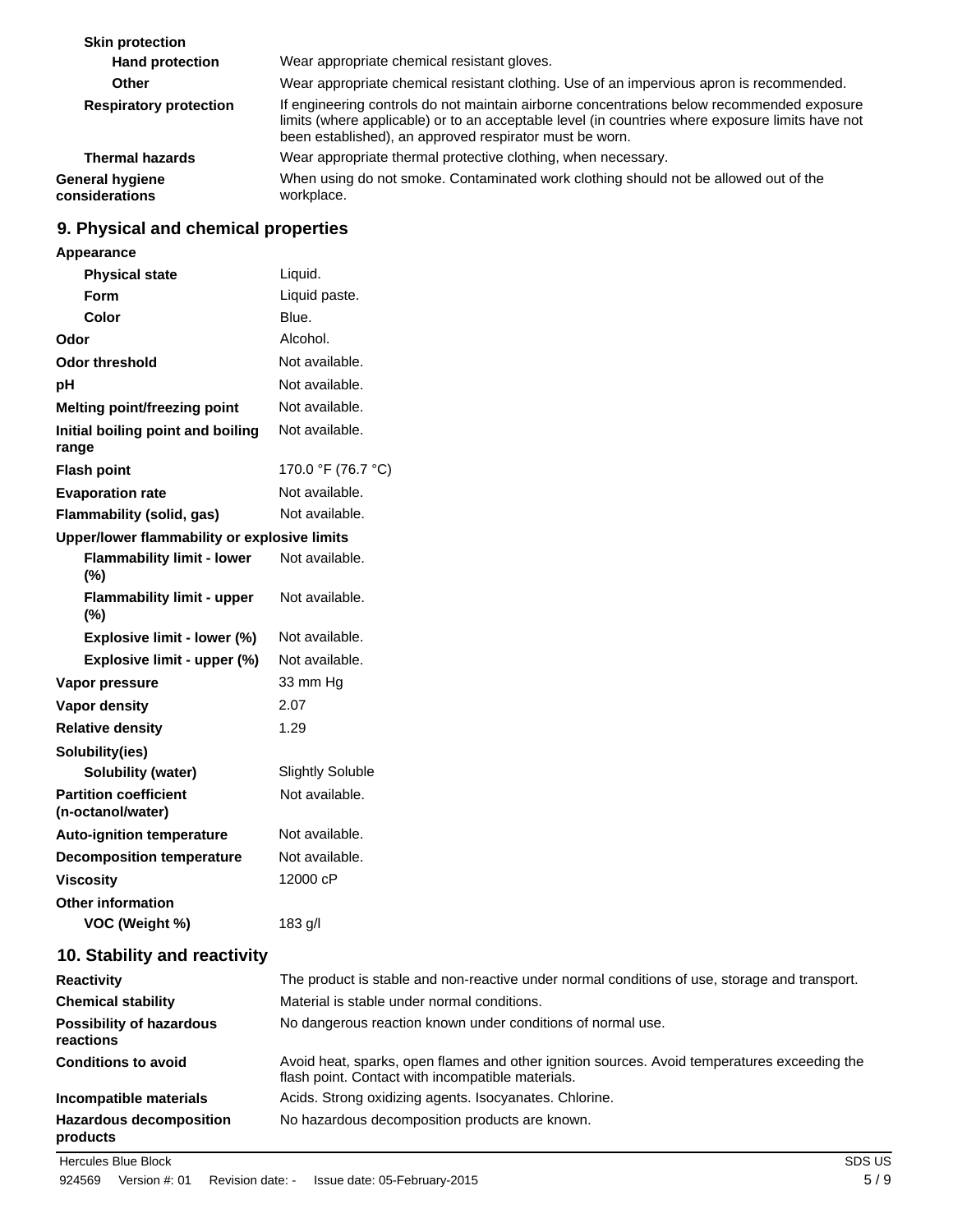# **11. Toxicological information**

### **Information on likely routes of exposure**

| <b>Inhalation</b>                                                                  | Prolonged inhalation may be harmful.                                                                                                                                                           |
|------------------------------------------------------------------------------------|------------------------------------------------------------------------------------------------------------------------------------------------------------------------------------------------|
| <b>Skin contact</b>                                                                | May cause an allergic skin reaction.                                                                                                                                                           |
| Eye contact                                                                        | Causes serious eye irritation.                                                                                                                                                                 |
| Ingestion                                                                          | Expected to be a low ingestion hazard.                                                                                                                                                         |
| Symptoms related to the<br>physical, chemical and<br>toxicological characteristics | Severe eye irritation. Symptoms may include stinging, tearing, redness, swelling, and blurred<br>vision. Irritation of nose and throat. May cause an allergic skin reaction. Dermatitis. Rash. |

### **Information on toxicological effects**

#### **Acute toxicity**

| <b>Components</b>                                                                                                                                                   | <b>Species</b>                                                                                                                                                                                                                                                                                                                                                                                                                                                                                                                                                                                                                                                                                                                                    | <b>Test Results</b>                                                                                                     |  |  |
|---------------------------------------------------------------------------------------------------------------------------------------------------------------------|---------------------------------------------------------------------------------------------------------------------------------------------------------------------------------------------------------------------------------------------------------------------------------------------------------------------------------------------------------------------------------------------------------------------------------------------------------------------------------------------------------------------------------------------------------------------------------------------------------------------------------------------------------------------------------------------------------------------------------------------------|-------------------------------------------------------------------------------------------------------------------------|--|--|
| Isopropyl alcohol (CAS 67-63-0)                                                                                                                                     |                                                                                                                                                                                                                                                                                                                                                                                                                                                                                                                                                                                                                                                                                                                                                   |                                                                                                                         |  |  |
| Acute                                                                                                                                                               |                                                                                                                                                                                                                                                                                                                                                                                                                                                                                                                                                                                                                                                                                                                                                   |                                                                                                                         |  |  |
| Dermal                                                                                                                                                              |                                                                                                                                                                                                                                                                                                                                                                                                                                                                                                                                                                                                                                                                                                                                                   |                                                                                                                         |  |  |
| LD50                                                                                                                                                                | Rabbit                                                                                                                                                                                                                                                                                                                                                                                                                                                                                                                                                                                                                                                                                                                                            | 12800 mg/kg                                                                                                             |  |  |
| Oral                                                                                                                                                                |                                                                                                                                                                                                                                                                                                                                                                                                                                                                                                                                                                                                                                                                                                                                                   |                                                                                                                         |  |  |
| LD50                                                                                                                                                                | Rat                                                                                                                                                                                                                                                                                                                                                                                                                                                                                                                                                                                                                                                                                                                                               | 4.7 g/kg                                                                                                                |  |  |
|                                                                                                                                                                     | * Estimates for product may be based on additional component data not shown.                                                                                                                                                                                                                                                                                                                                                                                                                                                                                                                                                                                                                                                                      |                                                                                                                         |  |  |
| <b>Skin corrosion/irritation</b>                                                                                                                                    | Prolonged skin contact may cause temporary irritation.                                                                                                                                                                                                                                                                                                                                                                                                                                                                                                                                                                                                                                                                                            |                                                                                                                         |  |  |
| Serious eye damage/eye<br>irritation                                                                                                                                | Causes serious eye irritation.                                                                                                                                                                                                                                                                                                                                                                                                                                                                                                                                                                                                                                                                                                                    |                                                                                                                         |  |  |
| Respiratory or skin sensitization                                                                                                                                   |                                                                                                                                                                                                                                                                                                                                                                                                                                                                                                                                                                                                                                                                                                                                                   |                                                                                                                         |  |  |
| <b>Respiratory sensitization</b>                                                                                                                                    | Not a respiratory sensitizer.                                                                                                                                                                                                                                                                                                                                                                                                                                                                                                                                                                                                                                                                                                                     |                                                                                                                         |  |  |
| <b>Skin sensitization</b>                                                                                                                                           | May cause an allergic skin reaction.                                                                                                                                                                                                                                                                                                                                                                                                                                                                                                                                                                                                                                                                                                              |                                                                                                                         |  |  |
| Germ cell mutagenicity                                                                                                                                              | No data available to indicate product or any components present at greater than 0.1% are<br>mutagenic or genotoxic.                                                                                                                                                                                                                                                                                                                                                                                                                                                                                                                                                                                                                               |                                                                                                                         |  |  |
| Carcinogenicity                                                                                                                                                     | In 1997, IARC (the International Agency for Research on Cancer) concluded that crystalline silica<br>inhaled from occupational sources can cause lung cancer in humans. However in making the<br>overall evaluation, IARC noted that "carcinogenicity was not detected in all industrial<br>circumstances studied. Carcinogenicity may be dependent on inherent characteristics of the<br>crystalline silica or on external factors affecting its biological activity or distribution of its<br>polymorphs." (IARC Monographs on the evaluation of the carcinogenic risks of chemicals to<br>humans, Silica, silicates dust and organic fibres, 1997, Vol. 68, IARC, Lyon, France.) Risk of<br>cancer cannot be excluded with prolonged exposure. |                                                                                                                         |  |  |
|                                                                                                                                                                     | IARC Monographs. Overall Evaluation of Carcinogenicity                                                                                                                                                                                                                                                                                                                                                                                                                                                                                                                                                                                                                                                                                            |                                                                                                                         |  |  |
| Crystalline silica (Quartz) (CAS 14808-60-7)<br>Silica, amorphous, fumed (CAS 112945-52-5)<br>Titanium dioxide (CAS 13463-67-7)<br><b>NTP Report on Carcinogens</b> |                                                                                                                                                                                                                                                                                                                                                                                                                                                                                                                                                                                                                                                                                                                                                   | 1 Carcinogenic to humans.<br>3 Not classifiable as to carcinogenicity to humans.<br>2B Possibly carcinogenic to humans. |  |  |
| Crystalline silica (Quartz) (CAS 14808-60-7)<br>Not listed.                                                                                                         | OSHA Specifically Regulated Substances (29 CFR 1910.1001-1050)                                                                                                                                                                                                                                                                                                                                                                                                                                                                                                                                                                                                                                                                                    | Known To Be Human Carcinogen.                                                                                           |  |  |
| <b>Reproductive toxicity</b>                                                                                                                                        |                                                                                                                                                                                                                                                                                                                                                                                                                                                                                                                                                                                                                                                                                                                                                   | This product is not expected to cause reproductive or developmental effects.                                            |  |  |
|                                                                                                                                                                     | Not classified.                                                                                                                                                                                                                                                                                                                                                                                                                                                                                                                                                                                                                                                                                                                                   |                                                                                                                         |  |  |
| Specific target organ toxicity -<br>single exposure                                                                                                                 |                                                                                                                                                                                                                                                                                                                                                                                                                                                                                                                                                                                                                                                                                                                                                   |                                                                                                                         |  |  |
| Specific target organ toxicity -<br>repeated exposure                                                                                                               | Not classified.                                                                                                                                                                                                                                                                                                                                                                                                                                                                                                                                                                                                                                                                                                                                   |                                                                                                                         |  |  |
| <b>Aspiration hazard</b>                                                                                                                                            | Not an aspiration hazard.                                                                                                                                                                                                                                                                                                                                                                                                                                                                                                                                                                                                                                                                                                                         |                                                                                                                         |  |  |
| <b>Chronic effects</b>                                                                                                                                              |                                                                                                                                                                                                                                                                                                                                                                                                                                                                                                                                                                                                                                                                                                                                                   | Prolonged inhalation may be harmful. Prolonged exposure may cause chronic effects.                                      |  |  |
| 12. Ecological information                                                                                                                                          |                                                                                                                                                                                                                                                                                                                                                                                                                                                                                                                                                                                                                                                                                                                                                   |                                                                                                                         |  |  |
| <b>Ecotoxicity</b>                                                                                                                                                  |                                                                                                                                                                                                                                                                                                                                                                                                                                                                                                                                                                                                                                                                                                                                                   | The product is not classified as environmentally hazardous. However, this does not exclude the                          |  |  |

possibility that large or frequent spills can have a harmful or damaging effect on the environment.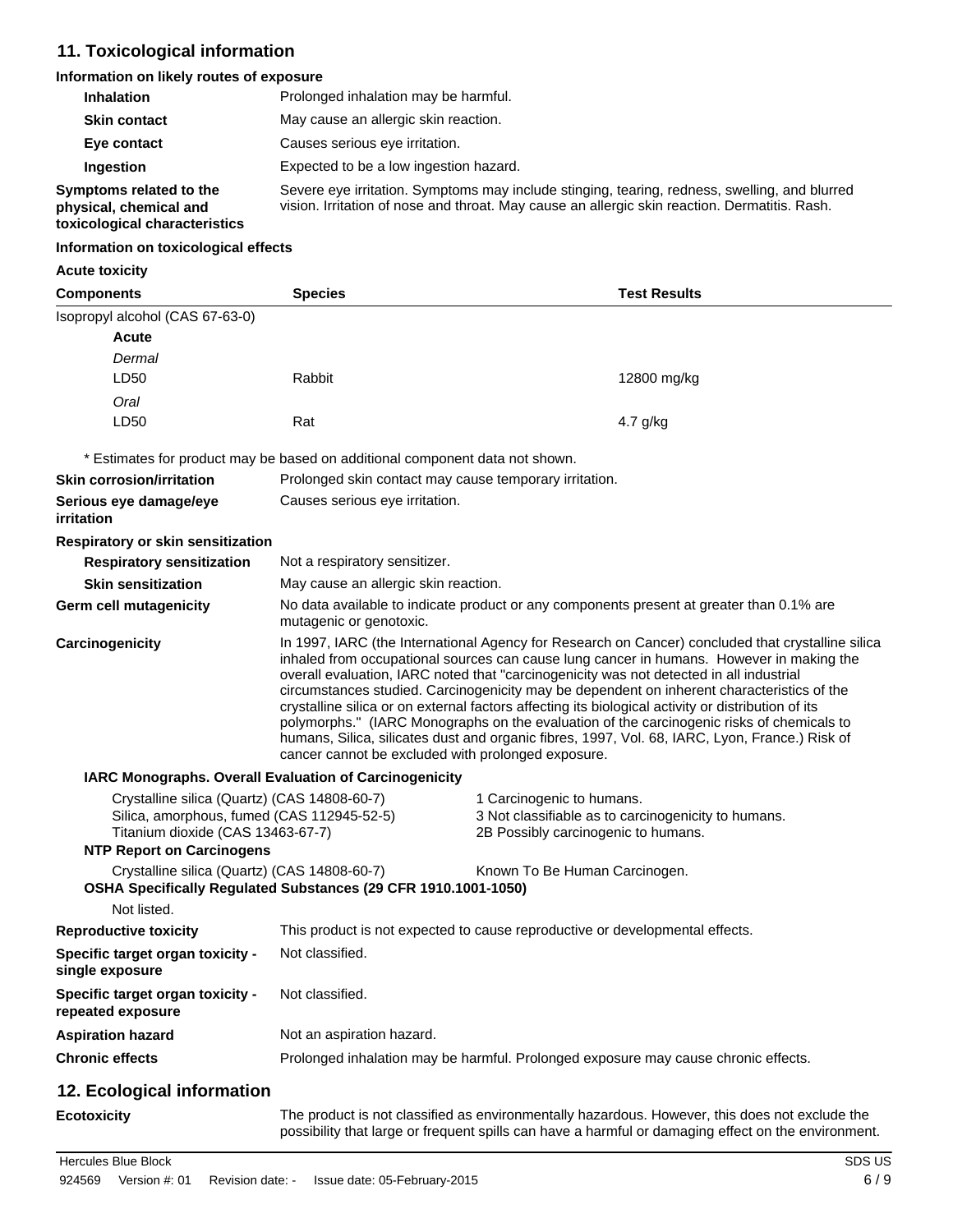| <b>Components</b>                                                                    |             | <b>Species</b>                                                                                                                                                                              | <b>Test Results</b>   |  |
|--------------------------------------------------------------------------------------|-------------|---------------------------------------------------------------------------------------------------------------------------------------------------------------------------------------------|-----------------------|--|
| Isopropyl alcohol (CAS 67-63-0)                                                      |             |                                                                                                                                                                                             |                       |  |
| <b>Aquatic</b>                                                                       |             |                                                                                                                                                                                             |                       |  |
| Fish                                                                                 | <b>LC50</b> | Bluegill (Lepomis macrochirus)                                                                                                                                                              | > 1400 mg/l, 96 hours |  |
| Rosin (CAS 8050-09-7)                                                                |             |                                                                                                                                                                                             |                       |  |
| <b>Aquatic</b>                                                                       |             |                                                                                                                                                                                             |                       |  |
| Crustacea                                                                            | EC50        | Daphnia                                                                                                                                                                                     | 4.5 mg/l, 48 Hours    |  |
| Persistence and degradability<br><b>Bioaccumulative potential</b>                    |             | * Estimates for product may be based on additional component data not shown.<br>No data is available on the degradability of this product.                                                  |                       |  |
| Partition coefficient n-octanol / water (log Kow)<br>Isopropyl alcohol (CAS 67-63-0) |             | 0.05                                                                                                                                                                                        |                       |  |
| Mobility in soil                                                                     |             | No data available.                                                                                                                                                                          |                       |  |
| Other adverse effects                                                                |             | No other adverse environmental effects (e.g. ozone depletion, photochemical ozone creation<br>potential, endocrine disruption, global warming potential) are expected from this component.  |                       |  |
| 13. Disposal considerations                                                          |             |                                                                                                                                                                                             |                       |  |
| <b>Disposal instructions</b>                                                         |             | Collect and reclaim or dispose in sealed containers at licensed waste disposal site. Dispose of<br>contents/container in accordance with local/regional/national/international regulations. |                       |  |

|                                          | contents/container in accordance with local/regional/national/international regulations.                                                                                                                               |  |  |
|------------------------------------------|------------------------------------------------------------------------------------------------------------------------------------------------------------------------------------------------------------------------|--|--|
| Local disposal regulations               | Dispose in accordance with all applicable regulations.                                                                                                                                                                 |  |  |
| Hazardous waste code                     | The waste code should be assigned in discussion between the user, the producer and the waste<br>disposal company.                                                                                                      |  |  |
| Waste from residues / unused<br>products | Dispose of in accordance with local regulations. Empty containers or liners may retain some<br>product residues. This material and its container must be disposed of in a safe manner (see:<br>Disposal instructions). |  |  |
| Contaminated packaging                   | Empty containers should be taken to an approved waste handling site for recycling or disposal.<br>Since emptied containers may retain product residue, follow label warnings even after container is<br>emptied.       |  |  |

# **14. Transport information**

### **DOT**

Not regulated as dangerous goods.

### **IATA**

Not regulated as dangerous goods.

#### **IMDG**

Not regulated as dangerous goods.

**Transport in bulk according to** Not established. **Annex II of MARPOL 73/78 and the IBC Code**

**General information** DOT: Not regulated as dangerous goods except when shipped in bulk. This material is not regulated if in a container of 119 gallon (450 L) capacity or less.

### **15. Regulatory information**

| US federal regulations          | This product is a "Hazardous Chemical" as defined by the OSHA Hazard Communication<br>Standard, 29 CFR 1910.1200.    |        |  |  |
|---------------------------------|----------------------------------------------------------------------------------------------------------------------|--------|--|--|
|                                 | TSCA Section 12(b) Export Notification (40 CFR 707, Subpt. D)                                                        |        |  |  |
| Not regulated.                  |                                                                                                                      |        |  |  |
|                                 | <b>OSHA Specifically Requiated Substances (29 CFR 1910.1001-1050)</b>                                                |        |  |  |
| Not listed.                     |                                                                                                                      |        |  |  |
|                                 | <b>CERCLA Hazardous Substance List (40 CFR 302.4)</b>                                                                |        |  |  |
| Isopropyl alcohol (CAS 67-63-0) |                                                                                                                      | LISTED |  |  |
|                                 | Superfund Amendments and Reauthorization Act of 1986 (SARA)                                                          |        |  |  |
| <b>Hazard categories</b>        | Immediate Hazard - Yes<br>Delayed Hazard - No<br>Fire Hazard - Yes<br>Pressure Hazard - No<br>Reactivity Hazard - No |        |  |  |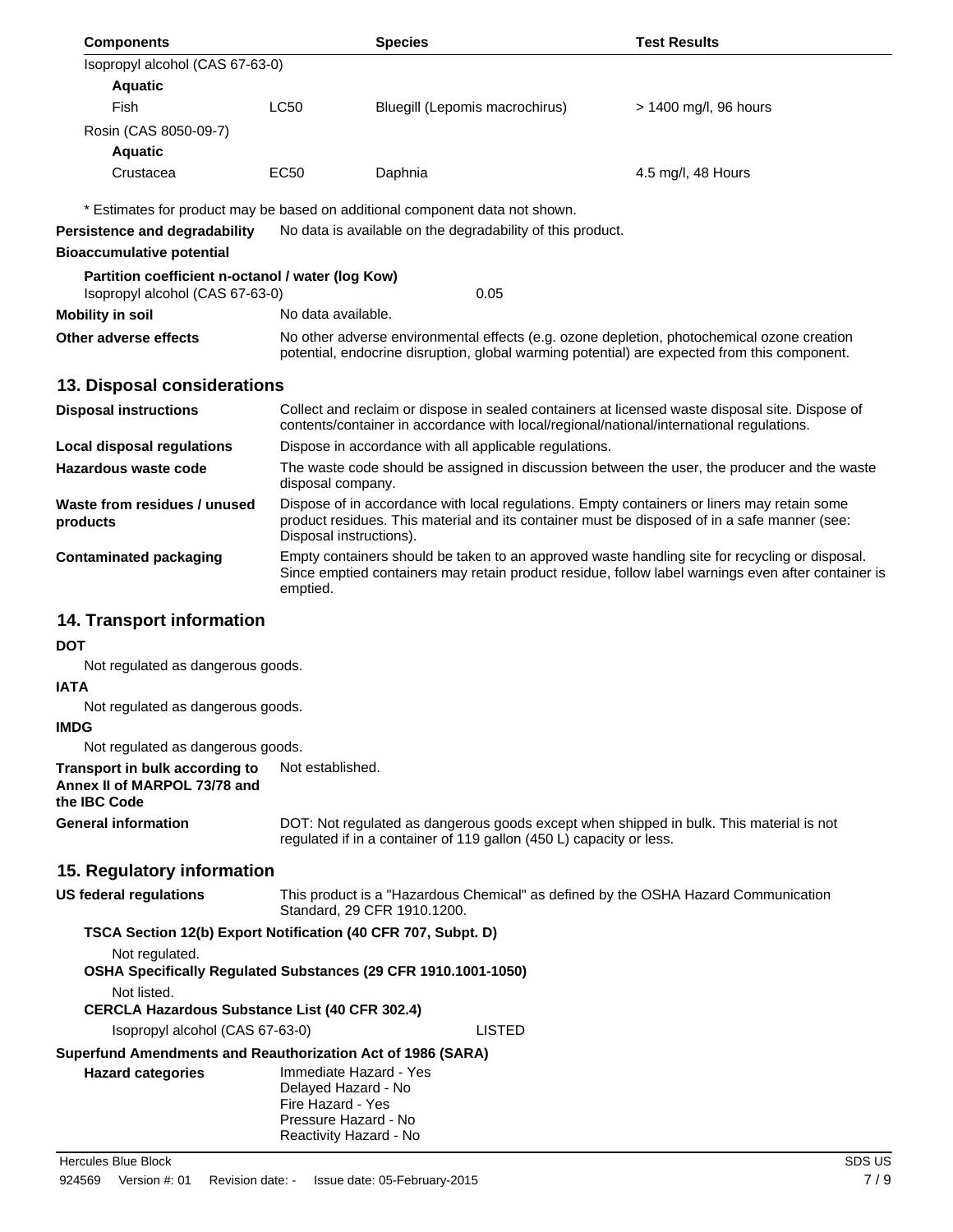| Not listed.                                                                                                                                                                                                                                                                                                                                                                                                                                  |                                              |                                                                                              |           |                        |
|----------------------------------------------------------------------------------------------------------------------------------------------------------------------------------------------------------------------------------------------------------------------------------------------------------------------------------------------------------------------------------------------------------------------------------------------|----------------------------------------------|----------------------------------------------------------------------------------------------|-----------|------------------------|
| SARA 311/312 Hazardous<br>chemical                                                                                                                                                                                                                                                                                                                                                                                                           | No                                           |                                                                                              |           |                        |
| SARA 313 (TRI reporting)                                                                                                                                                                                                                                                                                                                                                                                                                     |                                              |                                                                                              |           |                        |
| <b>Chemical name</b>                                                                                                                                                                                                                                                                                                                                                                                                                         |                                              | <b>CAS number</b>                                                                            | % by wt.  |                        |
| Isopropyl alcohol                                                                                                                                                                                                                                                                                                                                                                                                                            |                                              | 67-63-0                                                                                      | $10 - 20$ |                        |
| Other federal regulations                                                                                                                                                                                                                                                                                                                                                                                                                    |                                              |                                                                                              |           |                        |
| Clean Air Act (CAA) Section 112 Hazardous Air Pollutants (HAPs) List                                                                                                                                                                                                                                                                                                                                                                         |                                              |                                                                                              |           |                        |
| Not regulated.<br>Clean Air Act (CAA) Section 112(r) Accidental Release Prevention (40 CFR 68.130)                                                                                                                                                                                                                                                                                                                                           |                                              |                                                                                              |           |                        |
| Not regulated.                                                                                                                                                                                                                                                                                                                                                                                                                               |                                              |                                                                                              |           |                        |
| <b>Safe Drinking Water Act</b><br>(SDWA)                                                                                                                                                                                                                                                                                                                                                                                                     | Not regulated.                               |                                                                                              |           |                        |
| <b>US state regulations</b>                                                                                                                                                                                                                                                                                                                                                                                                                  |                                              |                                                                                              |           |                        |
| US. Massachusetts RTK - Substance List                                                                                                                                                                                                                                                                                                                                                                                                       |                                              |                                                                                              |           |                        |
| Crystalline silica (Quartz) (CAS 14808-60-7)<br>Isopropyl alcohol (CAS 67-63-0)<br>Magnesium carbonate (CAS 546-93-0)<br>Mica (CAS 12001-26-2)<br>Silica, amorphous, fumed (CAS 112945-52-5)<br>Talc (CAS 14807-96-6)<br>Titanium dioxide (CAS 13463-67-7)<br>US. New Jersey Worker and Community Right-to-Know Act<br>Crystalline silica (Quartz) (CAS 14808-60-7)<br>Isopropyl alcohol (CAS 67-63-0)<br>Magnesium carbonate (CAS 546-93-0) |                                              |                                                                                              |           |                        |
| Mica (CAS 12001-26-2)<br>Talc (CAS 14807-96-6)<br>Titanium dioxide (CAS 13463-67-7)<br>US. Pennsylvania Worker and Community Right-to-Know Law                                                                                                                                                                                                                                                                                               |                                              |                                                                                              |           |                        |
| Crystalline silica (Quartz) (CAS 14808-60-7)<br>Isopropyl alcohol (CAS 67-63-0)<br>Mica (CAS 12001-26-2)<br>Rosin (CAS 8050-09-7)<br>Silica, amorphous, fumed (CAS 112945-52-5)<br>Talc (CAS 14807-96-6)<br>Titanium dioxide (CAS 13463-67-7)<br>US. Rhode Island RTK                                                                                                                                                                        |                                              |                                                                                              |           |                        |
| Isopropyl alcohol (CAS 67-63-0)                                                                                                                                                                                                                                                                                                                                                                                                              |                                              |                                                                                              |           |                        |
| <b>US. California Proposition 65</b>                                                                                                                                                                                                                                                                                                                                                                                                         |                                              |                                                                                              |           |                        |
|                                                                                                                                                                                                                                                                                                                                                                                                                                              |                                              | WARNING: This product contains a chemical known to the State of California to cause cancer.  |           |                        |
| Titanium dioxide (CAS 13463-67-7)                                                                                                                                                                                                                                                                                                                                                                                                            | Crystalline silica (Quartz) (CAS 14808-60-7) | US - California Proposition 65 - Carcinogens & Reproductive Toxicity (CRT): Listed substance |           |                        |
| <b>International Inventories</b>                                                                                                                                                                                                                                                                                                                                                                                                             |                                              |                                                                                              |           |                        |
| Country(s) or region                                                                                                                                                                                                                                                                                                                                                                                                                         | Inventory name                               |                                                                                              |           | On inventory (yes/no)* |
| Canada                                                                                                                                                                                                                                                                                                                                                                                                                                       | Domestic Substances List (DSL)               |                                                                                              |           | Yes                    |
| United States & Puerto Rico                                                                                                                                                                                                                                                                                                                                                                                                                  |                                              | Toxic Substances Control Act (TSCA) Inventory                                                |           | Yes                    |
| *A "Yes" indicates this product complies with the inventory requirements administered by the governing country(s).<br>A "No" indicates that one or more components of the product are not listed or exempt from listing on the inventory administered by the governing<br>$country(s)$ .                                                                                                                                                     |                                              |                                                                                              |           |                        |
| 16. Other information, including date of preparation or last revision                                                                                                                                                                                                                                                                                                                                                                        |                                              |                                                                                              |           |                        |
| <b>Issue date</b>                                                                                                                                                                                                                                                                                                                                                                                                                            | 05-February-2015                             |                                                                                              |           |                        |
| <b>Revision date</b>                                                                                                                                                                                                                                                                                                                                                                                                                         |                                              |                                                                                              |           |                        |

Hercules Blue Block SDS US

**Version #** 01

**SARA 302 Extremely hazardous substance**